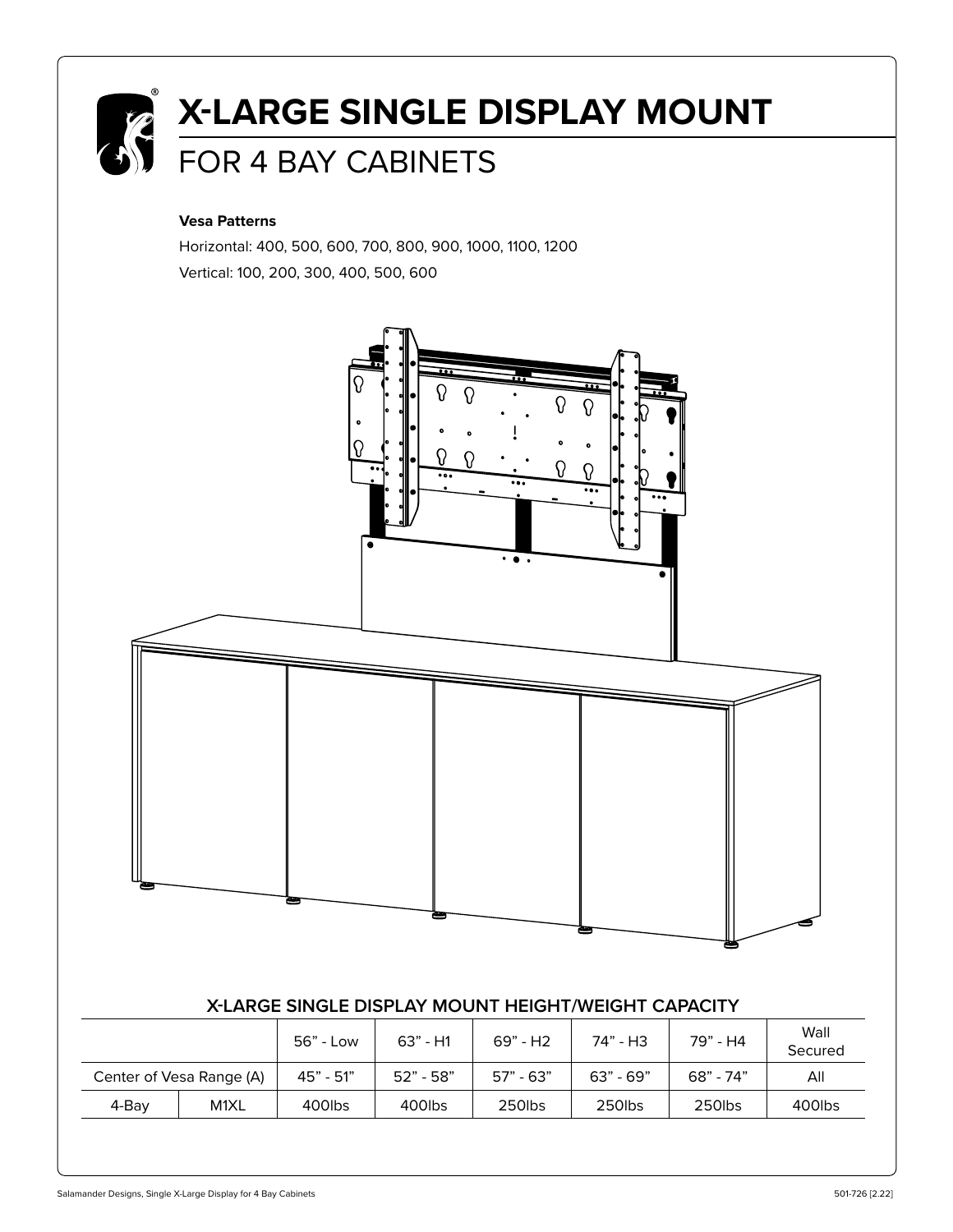## **1. Install Display Interface Brackets**

Fasten the display interface brackets using fasteners (length and size recommended by the display manufacturer).

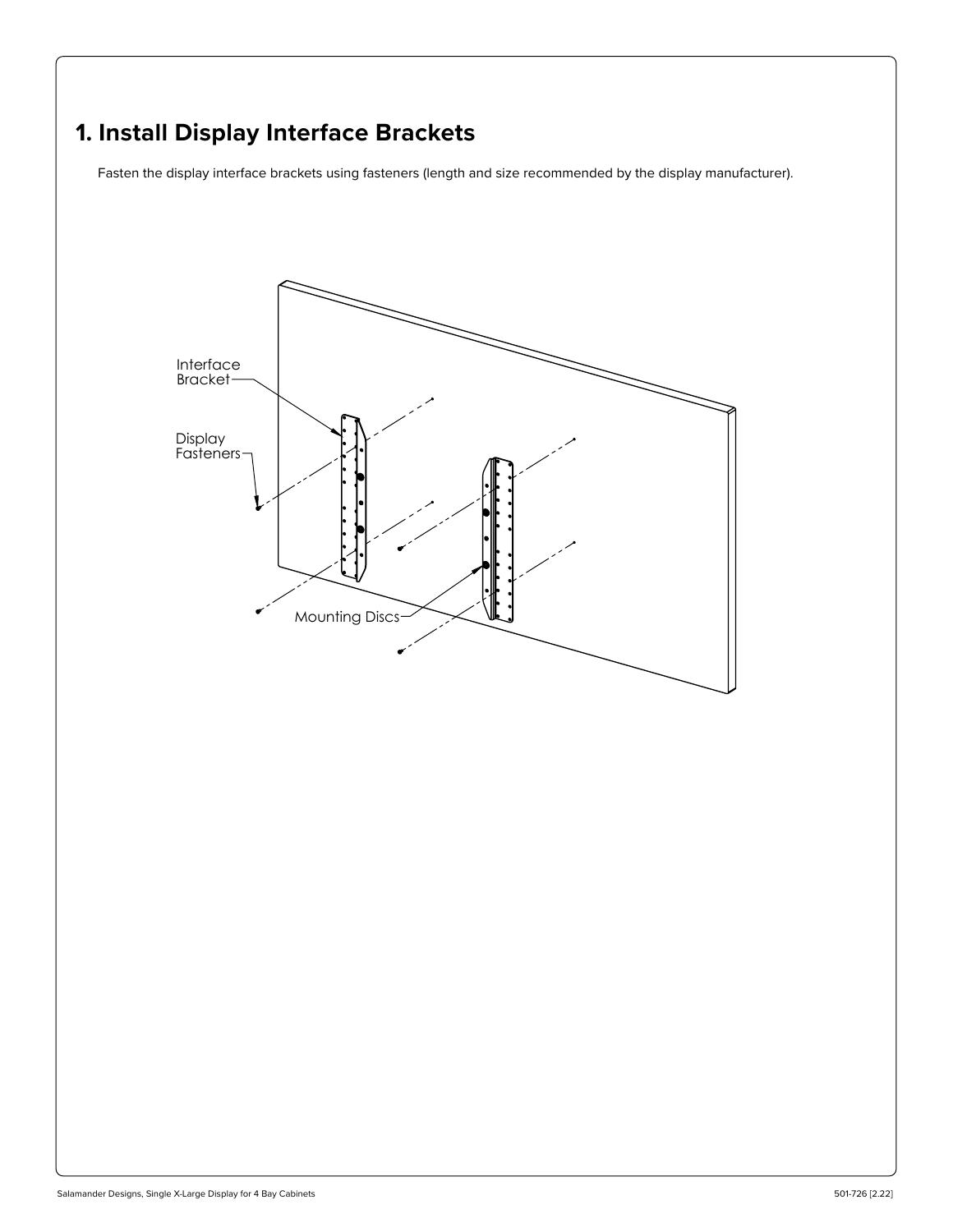